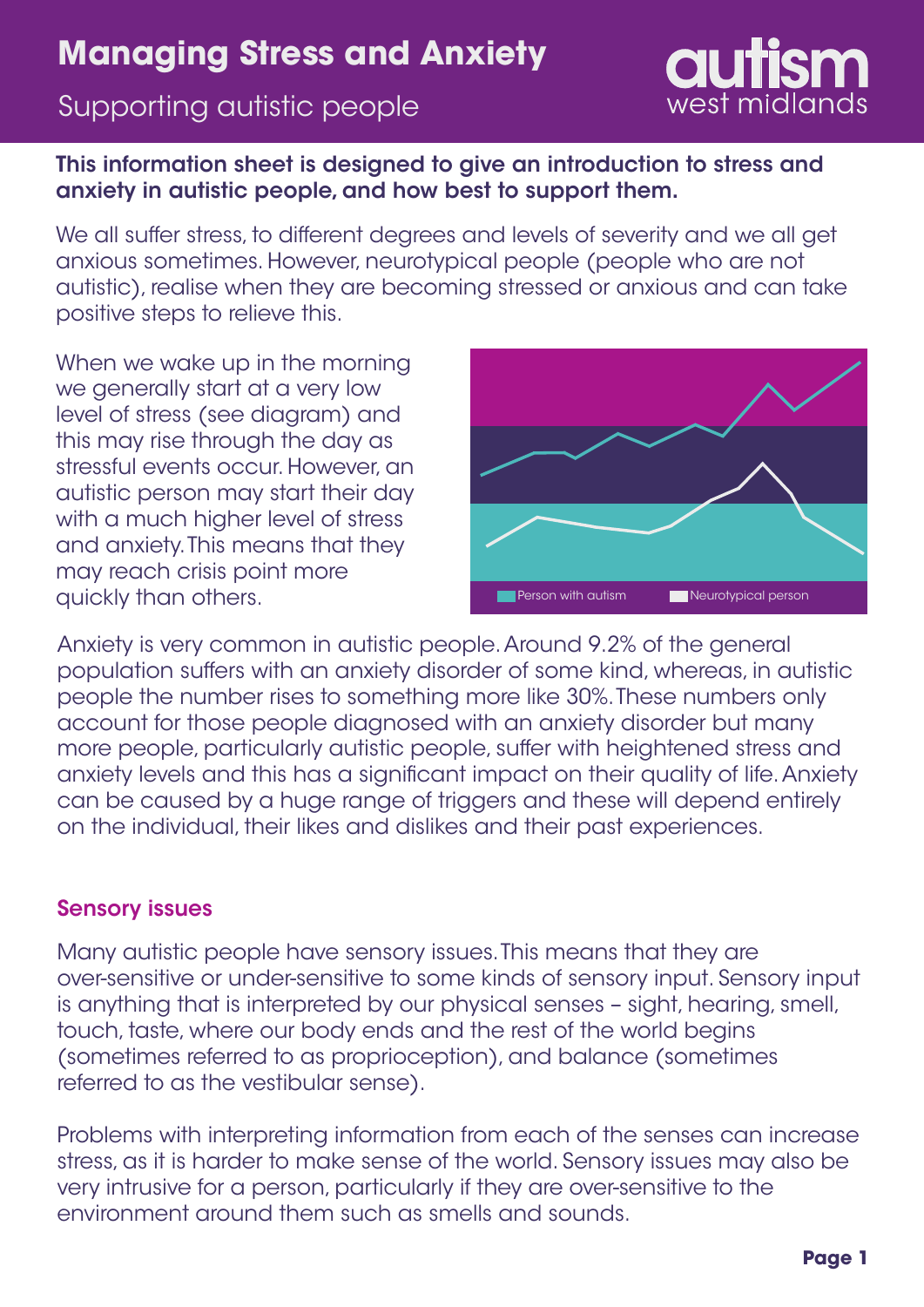## Supporting autistic people

For some people, their sensitivities are so extreme that bright lights, loud noises or strong smells may be physically painful to experience. These difficulties can make everyday life considerably more difficult and therefore stressful and fear of these triggers could go on to cause people severe anxiety about encountering these environments. Struggling with these sensory issues can also make it considerably more difficult for autistic people to relax once they are already stressed. Loud noises and bright lights, for example, may make it difficult for somebody to think clearly enough to work out what they need to do to reduce their stress. Even if the solutions is as simple as leaving the situation, the person may be too distracted and distressed to process this.

| <b>Sense</b>          | <b>Hypersensitivity</b><br>(over-sensitive)                                             | <b>Hypo-sensitivity</b><br>(under-sensitive)                                       |
|-----------------------|-----------------------------------------------------------------------------------------|------------------------------------------------------------------------------------|
| Sight                 | Covering eyes, dislikes<br>sunlight/bright lights                                       | Stares at objects and people,<br>uses hands to explore items<br>as well as vision  |
| <b>Smell</b>          | Wears the same clothes over<br>and over, dislikes perfumes                              | Smells objects and people,<br>seeks out strong smells                              |
| <b>Taste</b>          | Fussy eating, gags easily                                                               | Eats everything, mouths<br>objects                                                 |
| <b>Touch</b>          | Does not like to be touched,<br>dislikes messy play or<br>activities                    | Seeks out deep pressure<br>hugs and holds, fails to<br>notice injury               |
| <b>Hearing</b>        | Covers ears, hears sounds<br>not noticed by others (e.g.<br>fluorescent lights buzzing) | Bangs objects and doors,<br>likes loud places like crowds<br>or busy roads         |
| <b>Vestibular</b>     | Moves slowly and cautiously,<br>dislikes bending                                        | Crashes into things, likes to<br>spin or swing                                     |
| <b>Proprioception</b> | Struggles to manipulate small<br>objects, turns whole body to<br>look at something      | Appears floppy and leans<br>on things, applies too much<br>force in everyday tasks |

You should establish what sensory issues the autistic person has and then find ways to make things easier for them. For example, it may help for them to wear sunglasses or noise-cancelling headphones or to use a swing or a sensory room. Once you have started to help the person to cope with their sensory needs then they may start to experience a lower level of everyday stress and be better equipped to cope, thereby reducing their long-terms anxieties.

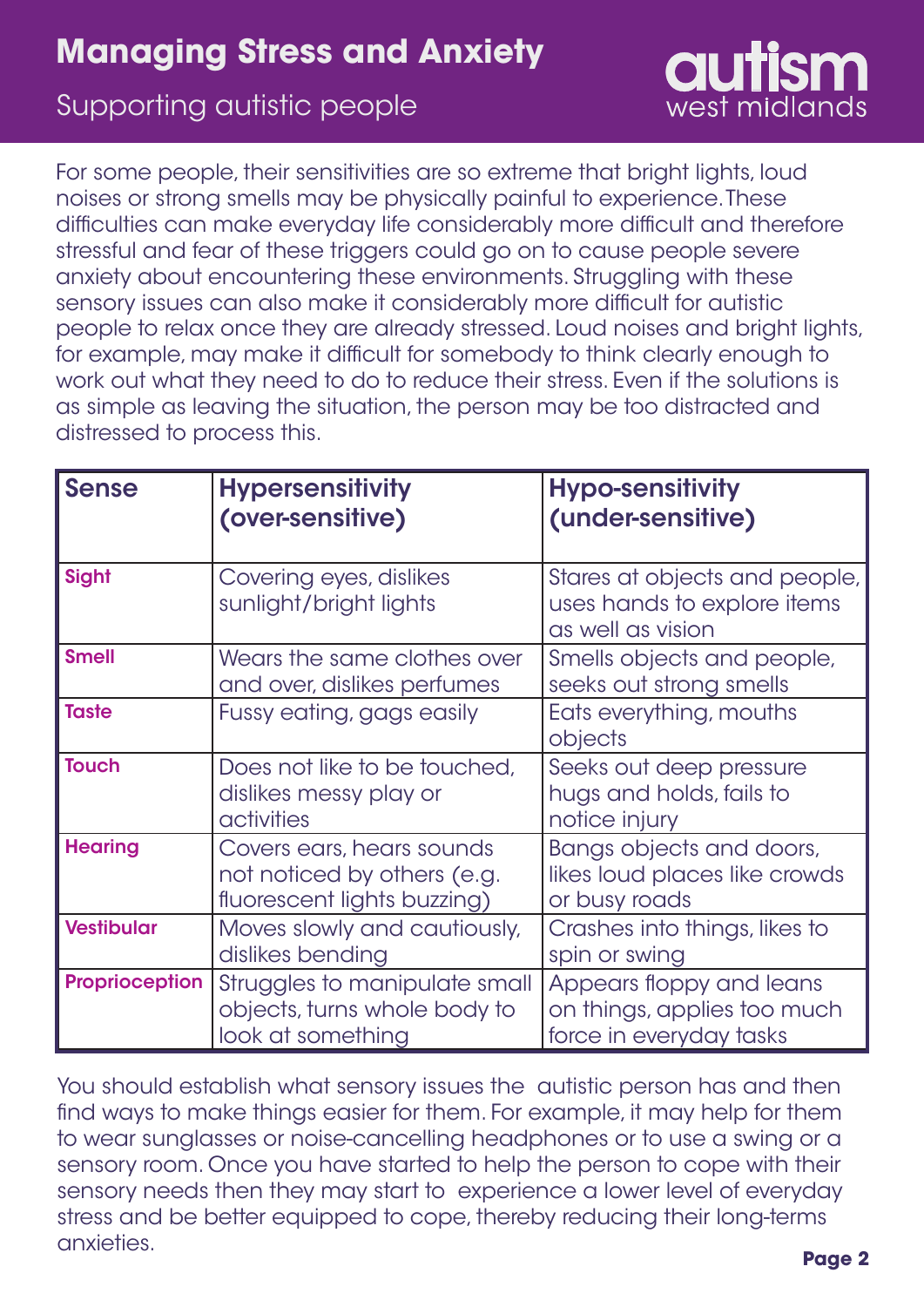## Supporting autistic people

# west midlands

### Change and transition

We all experience change and transition throughout our lives, and some people cope with this better than others. Major changes, like moving house, changing schools or starting a new job, can cause significant stress, which may be even more pronounced in autistic people.

Autistic people often need a routine and predictability. This can be due to anxiety, but it may also cause anxiety. Even when a person is able to follow their usual routine, they may feel anxious about something disrupting this or preventing them from following the routine in the future. This can then cause anxiety for the future as well as reinforcing the person's need to follow a routine.

Any kind of change, even seemingly small ones, could cause stress and anxiety to an autistic person. This may be a new support worker, a different shampoo or even a new mug. When change happens to an autistic person, it takes away their predictability and familiarity. This can make them feel vulnerable and scared and can be a source of great stress.

Transition tends to refer to specific, life-changing events such as starting at a new school, puberty or losing a loved one. These can be extremely difficult times for an autistic person and should be dealt with carefully and sensitively. The key is to understand the person and learn what helps them most and what their specific concerns are. This will help them to make sense of the changes and feel safe and supported throughout.

When an autistic person is stressed, they may seek predictable responses to reduce their anxiety. For example, they may have learnt that behaving in a certain way results in them being sent out of a room. A neurotypical person may see this as a punishment, but an autistic person enjoy the time alone and therefore repeat the behaviour to escape stressful situations.

The best way to ease a person's anxiety about change and transition is to provide some kind of predictability and consistency and support them to understand what is happening and what will happen next. Some questions that it is helpful to have an answer to are:

- What is the person going to be doing and what is expected of them?
- How long will they be doing this for?
- What will they be doing next?
- When can they do something that they want to do?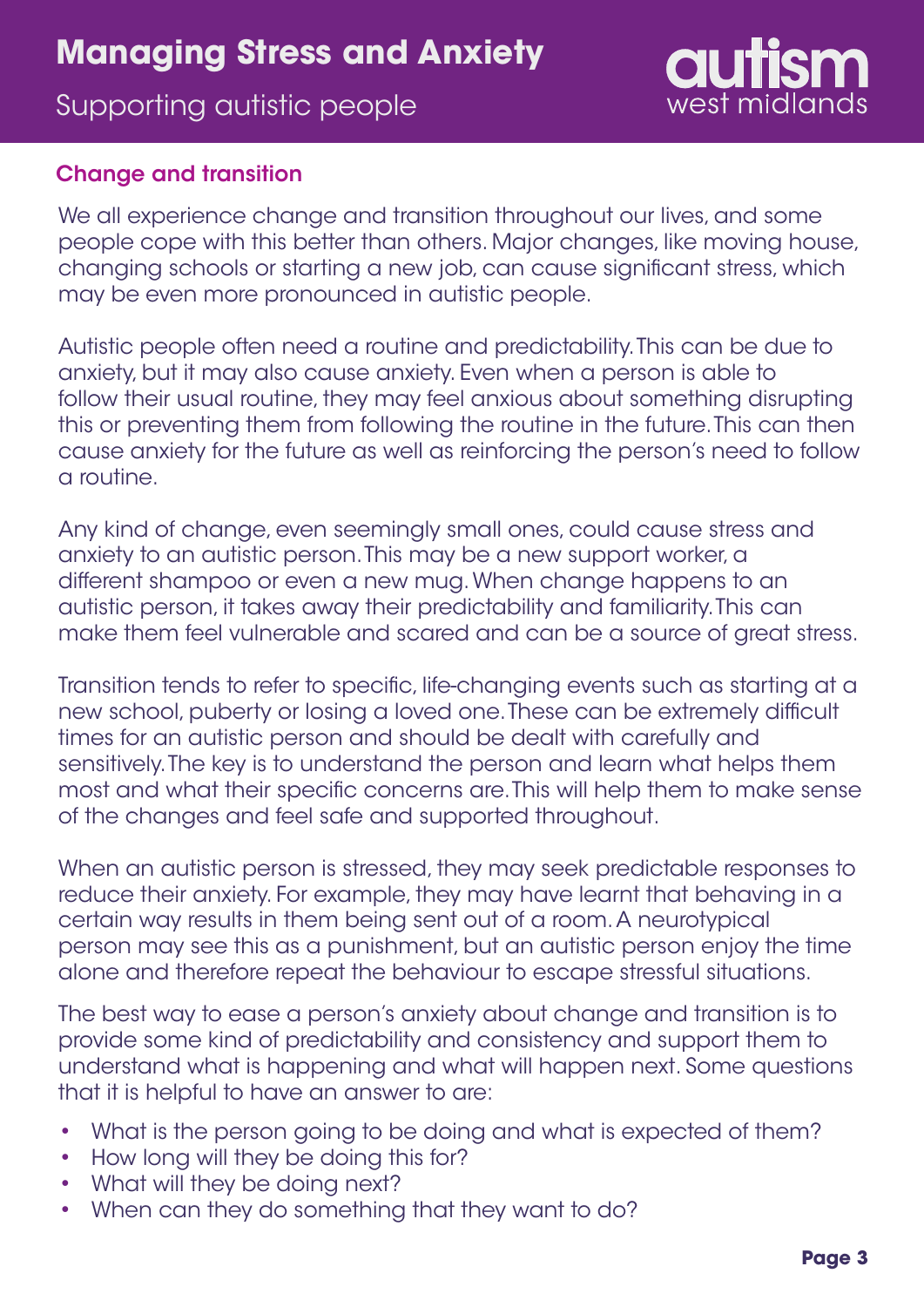## Supporting autistic people

Some autistic people may repeat questions or phrases. In this case they may be seeking a predictable response from you. You can also support the person by offering them plenty of time to prepare for a transition between different activities. It is better to tell the person 15, 10 and 5 minutes before you need them to start a new task, rather than expecting them to make the transition straight away.

## **Communication**

Some autistic people struggle to communicate. This may be because they are non-verbal, have some limited ability to communicate, or they may find it difficult to communicate when they are stressed. Some individuals also have processing delays and so you may need to allow plenty of time for the person to respond. Some autistic people take things literally. This can make them feel excluded from some conversations if they are worried that they are missing the meaning of what others are saying.

## Social anxiety

Autistic people can have trouble with communication and social understanding and this can make social situations very challenging and stressful. Many autistic people struggle to read body language and facial expressions which can make it difficult to understand the motives of others. This can also sometimes lead to making social mistakes which can mean that autistic people may struggle to make and keep friends.

Social rules tend to be flexible and may be applied differently throughout a person's life. For example, there are different rules for children and adults and so new rules need to be learned when a child becomes an adult. This can leave people open to bullying and abuse.

The stress of navigating the neurotypical social world can be more extreme for some, leading to social anxiety, avoidance of social situations and sometimes agoraphobia and other mental health problems.

We can support autistic people by being clear and direct with our social rules. We can also help to guide the person by explaining situations they do not understand and especially situations where they may have made an error and caused offense. We should also try to provide an escape route, which means a way for the person to get out of a situation if it becomes unbearably stressful. Some people find interacting with others extremely distressing and even painful. In this case we should not force company on them, but support them in the least intrusive way possible.

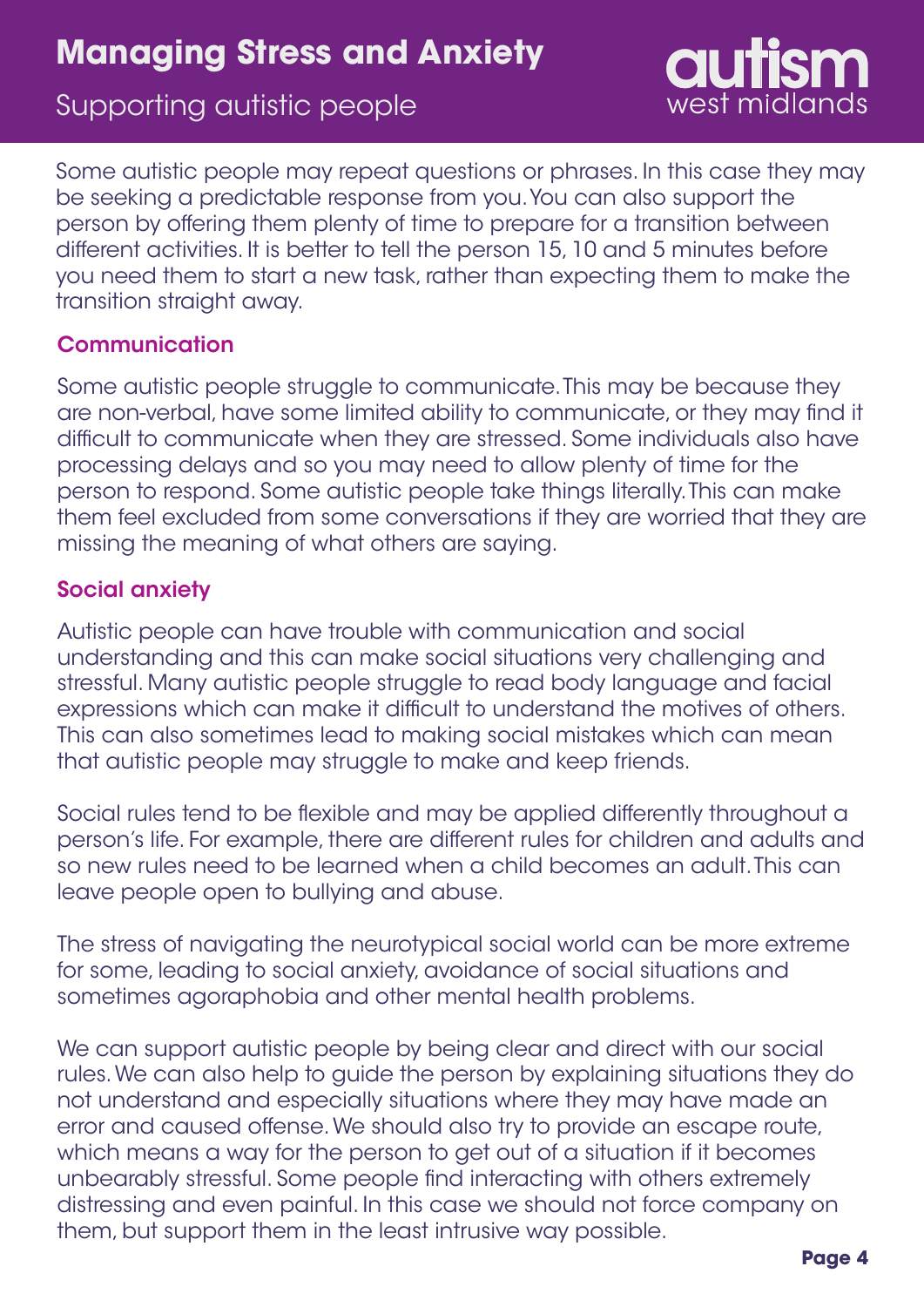## Supporting autistic people



### Mental health

Mental health problems seem to be more common in autistic people, and this may be in part due to the high levels of stress and anxiety that they experience. Mental health problems can also cause stress and anxiety. It is important that autistic people are supported to deal with their stress and anxiety appropriately. If you are concerned you should encourage the person to see their GP.

### Possible causes of mental health problems in autistic people

| <b>Obsessive Compulsive Disorder</b> | Need for routine and consistency,<br>fear of germs or contamination                                                              |
|--------------------------------------|----------------------------------------------------------------------------------------------------------------------------------|
| <b>Social Anxiety Disorder</b>       | Lack of understanding in social<br>situations, repeated lack of success<br>in past social situations                             |
| <b>Generalised Anxiety Disorder</b>  | Excessive worrying and inability to<br>cope appropriately with stress                                                            |
| <b>Panic Disorder</b>                | Stress levels are high enough to<br>cause regular panic attacks or<br>episodes                                                   |
| Agoraphobia                          | Fear of sensory issues occurring or<br>social anxiety leads to a person<br>fearing situations where escape<br>might be difficult |
| <b>Eating Disorders</b>              | Need for routine and control over<br>surroundings                                                                                |
| <b>Oppositional Defiant Disorder</b> | Resistance to change, rigid<br>thinking, lack of understanding of<br>consequences or social compliance                           |
| <b>Depression</b>                    | Consistently high levels of stress and<br>anxiety leading to a loss of hope or<br>motivation                                     |

#### Behaviours of concern

Autistic people generally operate at a much higher level of stress than people in the general population. Imagine the feeling of waking up on a day when you know you have a job interview. This is one way of understanding the stress that autistic people may be under, except that they may experience this every day.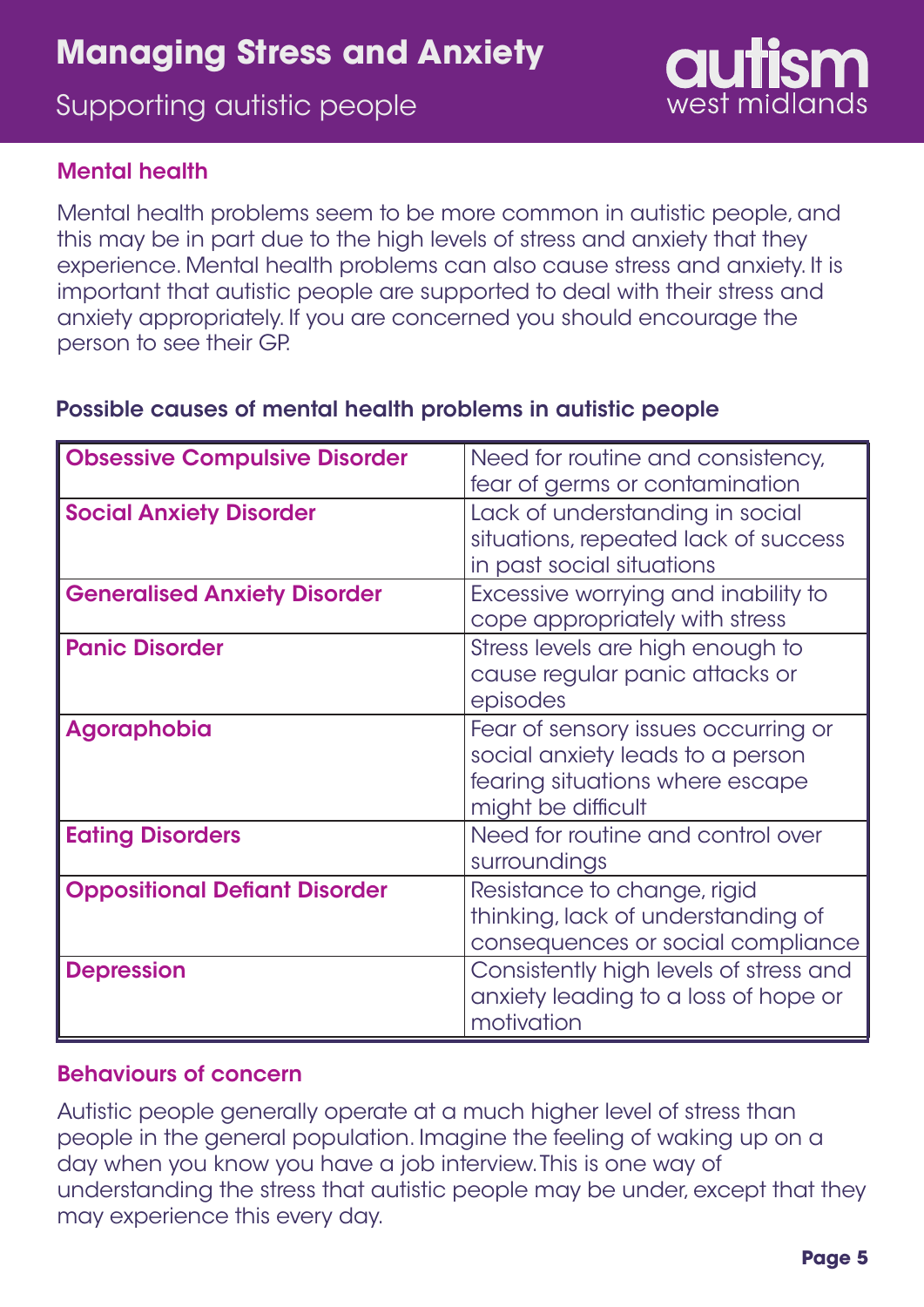## Supporting autistic people



#### Mental health

Mental health problems seem to be more common in autistic people, and this may be in part due to the high levels of stress and anxiety that they experience. Mental health problems can also cause stress and anxiety. It is important that people with autism are supported to deal with their stress and anxiety appropriately. If you are concerned you should encourage the person to see their GP.

This can lead to behaviours of concern. Behaviour like this should be seen as communication and you should ask yourself, what is the person getting from this? If you find a pattern in the behaviour that suggests there is a particular trigger for this person's stress then you can attempt to eradicate that to reduce the person's stress and therefore the behaviour.

Some autistic people say that their first reaction to a highly stressed situation is to feel angry. This is often anger directed towards themselves but is also frequently directed towards the person they are with or that supports them. They may feel that the person has let them down by not protecting them from the stress that they are feeling. But many of those same people also say that they react against the people they love because they know that they are safe with those people and they will not reject them for behaving in a way that helps them to cope. If somebody is particularly angry or stressed it is important to give them plenty of time to calm down and not take anything they say personally.

#### How to manage stress and anxiety

When supporting somebody who is stressed, keep calm and quiet. Be a consistent, safe presence to help the person with autism feel they can begin to relax. Try to avoid showing that you are worried as this may make them feel less secure and more anxious.

Give predictability and routine by writing things down. You could help them plan their time by providing a dry wipe board.

Ensure that the person you are supporting has an appropriate communication system that they are able to use it properly. This will help them to express themselves and their frustrations and anxieties.

If a person has a particular "stim" or repetitive movement that helps them to feel calm then you should support them in this. "Stimming" can be a coping mechanism and may be a sign that the person is attempting to self-soothe.